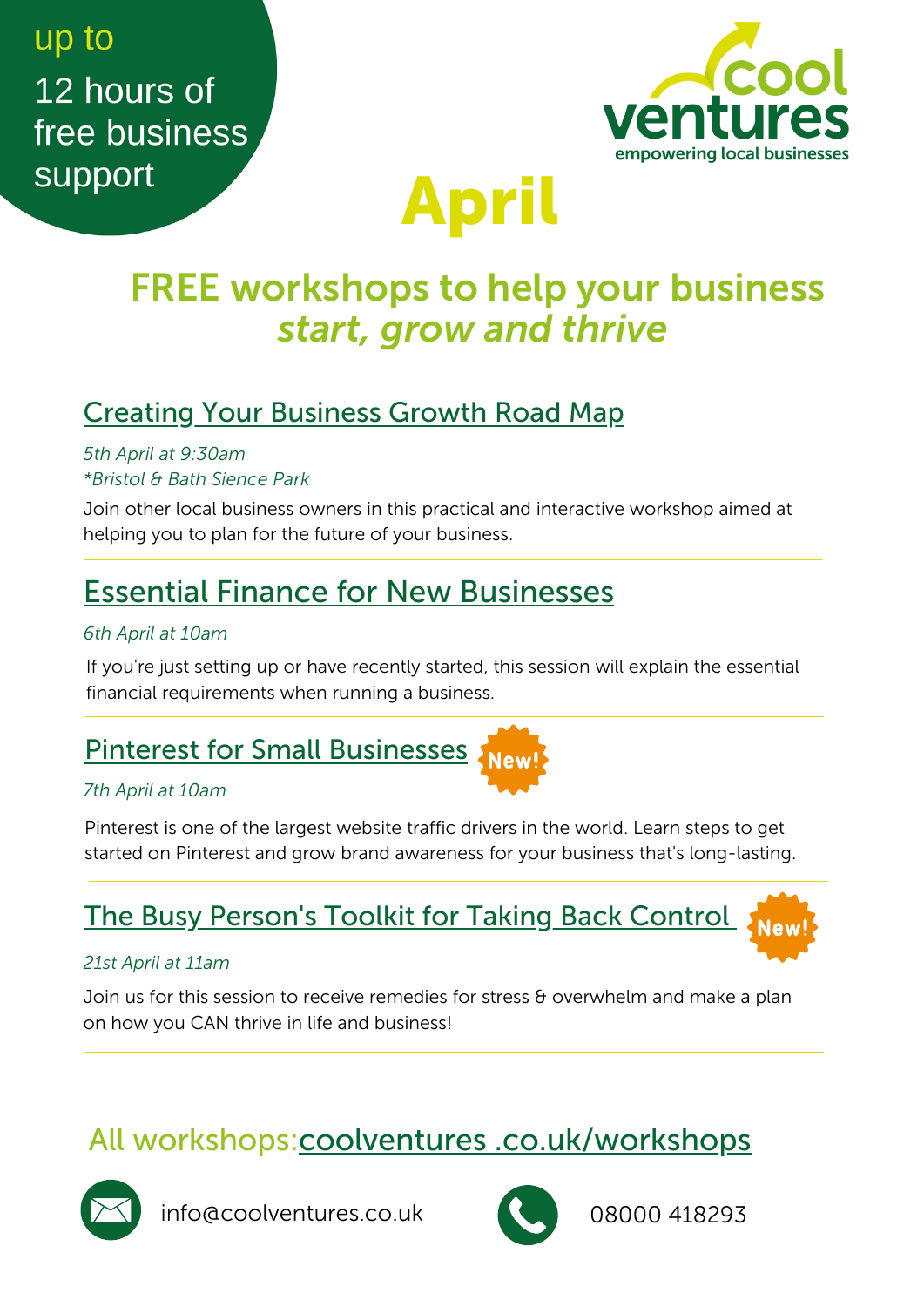



### How to Review Your Website and Improve [Your SEO](https://www.eventbrite.co.uk/e/265890193727)

#### *26th April at 10am*

During this webinar we will show you how to improve the ranking of your website on Google along with SEO tips, tools and techniques.

### **Starting in [Business](https://www.eventbrite.co.uk/e/290361568267)**

#### *27th April at 10am*

Running a business is both rewarding and challenging. Join us for this webinar and let us help you to get started!

### Social Media Strategy for Small [Businesses](https://www.eventbrite.co.uk/e/269604734017)

#### *27th April at 6pm*

Learn how to build a social media strategy that delivers results and helps you reach your overall business goals.

### Boost Your [Business](https://www.eventbrite.co.uk/e/249153253087) with Blogs

#### *28th April at 10am*

During this interactive session you will gain tips on how to create a winning blog for your business.

### Etsy Selling for [Beginners](https://www.eventbrite.co.uk/e/274733825267)



#### *28th April at 6pm*

Getting off on the right foot if you've never had an online shop before is intimidating! This Etsy start-up guide will guide you through.

### All workshops[:coolventures.co.uk/workshops](http://www.coolventures.co.uk/training/workshops)



info@coolventures.co.uk 08000 418293